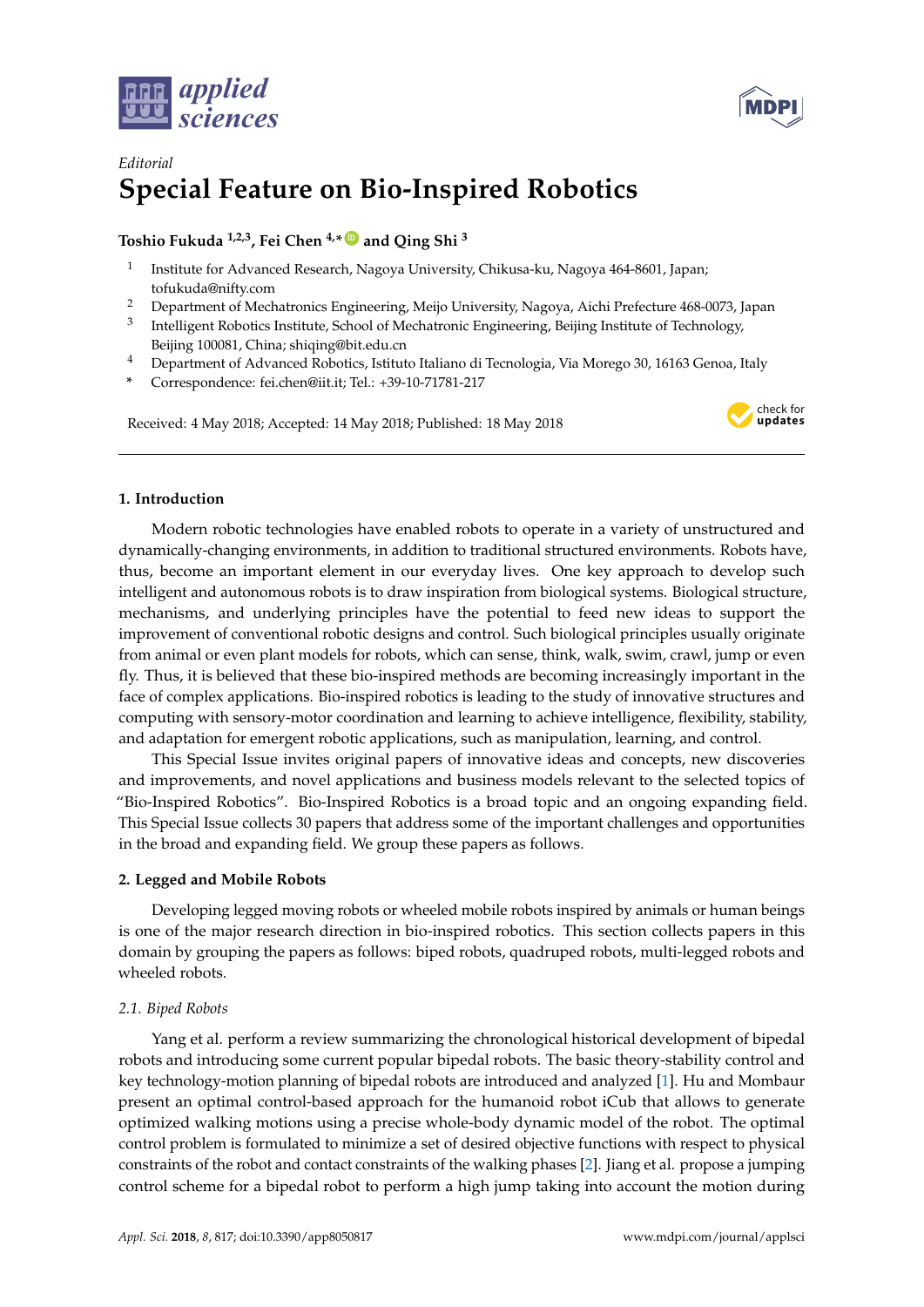the launching phase. The half-body of the robot is modeled as three planar links. A geometrically simple motion is conducted through which the gear reduction ratio that matches the maximum motor output for high jumping is selected, followed by the strategies to further exploit the motor output performance via criteria including the location of ZMP (zero moment point) and the torque limit [\[3\]](#page-5-2). Zang et al. introduce a novel foot system with passively adjustable stiffness for biped robots which is adaptable to small-sized bumps on the ground. The robotic foot is attached by eight pneumatic variable stiffness units. Each variable stiffness unit mainly consists of a pneumatic bladder and a mechanical reversing valve. When walking on rough ground, the pneumatic bladders in contact with bumps are compressed, and the corresponding reversing valves are triggered to expel out the air, enabling the pneumatic bladders to adapt to the bumps with low stiffness, while the other pneumatic bladders remain rigid and maintain stable contact with the ground, providing support to the biped robot [\[4\]](#page-5-3). Gerardo Muscolo et al. present a novel method to determine the center of mass position of each link for human-like multibody biped robots. They optimize the formulation to determine the total center of mass position tested in other works on a biped platform with human-like dimensions. This formulation is able to give as output the center of mass positions of each link of the platform [\[5\]](#page-5-4). Liu et al. describe a hybrid control approach aiming to integrate the main characteristics of human walking into a simulated seven-link biped robot. Three bipedal gaits are considered, including a fully actuated single support phase with the stance heel supporting the body, an under-actuated single support phase, with the stance toe supporting the body, and an instantaneous double support phase when the two legs exchange their roles. The walking controller combines virtual force control and foot placement control, which are applied to the stance leg and the swing leg, respectively [\[6\]](#page-5-5). Otani et al. propose a stabilizing control method for humanoids during the stance phase while hopping and running by considering swinging the legs rapidly during the flight phase to prevent rotation in the yaw direction. They develop an angular momentum control method based on human motion for a humanoid upper body. The method involves calculation of the angular momentum generated by the movement of the humanoid legs and calculation of the torso and arm motions required to compensate for the angular momentum of the legs in the yaw direction. They also develop a humanoid upper-body mechanism having human link length and mass properties, using carbon-fiber-reinforced plastic and a symmetric structure for generating large angular momentum [\[7\]](#page-5-6).

#### *2.2. Quadruped Robots*

In order to effectively plan the robot gaits and foot workspace trajectory (WT) synchronously, Zeng et al. present a novel biologically inspired control strategy for the locomotion of a quadruped robot based on central pattern generator—neural network—workspace trajectory (CPG-NN-WT). A neural network is designed and trained to convert the CPG output to the preplanned WT, which can make full use of the advantages of the CPG-based method in gait planning and the WT-based method in foot trajectory planning simultaneously [\[8\]](#page-5-7). Ba et al. propose a position-based impedance control method for the hydraulic drive unit on the joints of bionic legged robots. They propose a first-order sensitivity matrix to analyze the dynamic sensitivity of four main control parameters under four working conditions. Two sensitivity indexes are defined and verified by experiments to study the parameter sensitivity quantificationally [\[9\]](#page-5-8).

#### *2.3. Multi-Legged Robots*

To find a common approach for the development of an efficient system that is able to achieve an omnidirectional jump, Zhu et al. present a jumping kinematic of a legged robot based on the behavior mechanism of a jumping spider. To satisfy the diversity of motion forms in robot jumping, a kind of 4 degrees of freedom (DOF) mechanical leg is designed. Taking the change of joint angle as inspiration by observing the behavior of the jumping spider during the acceleration phase, a redundant constraint to solve the kinematic is obtained. A series of experiments on three types of jumping—vertical jumping, sideways jumping and forward jumping—is carried out, while the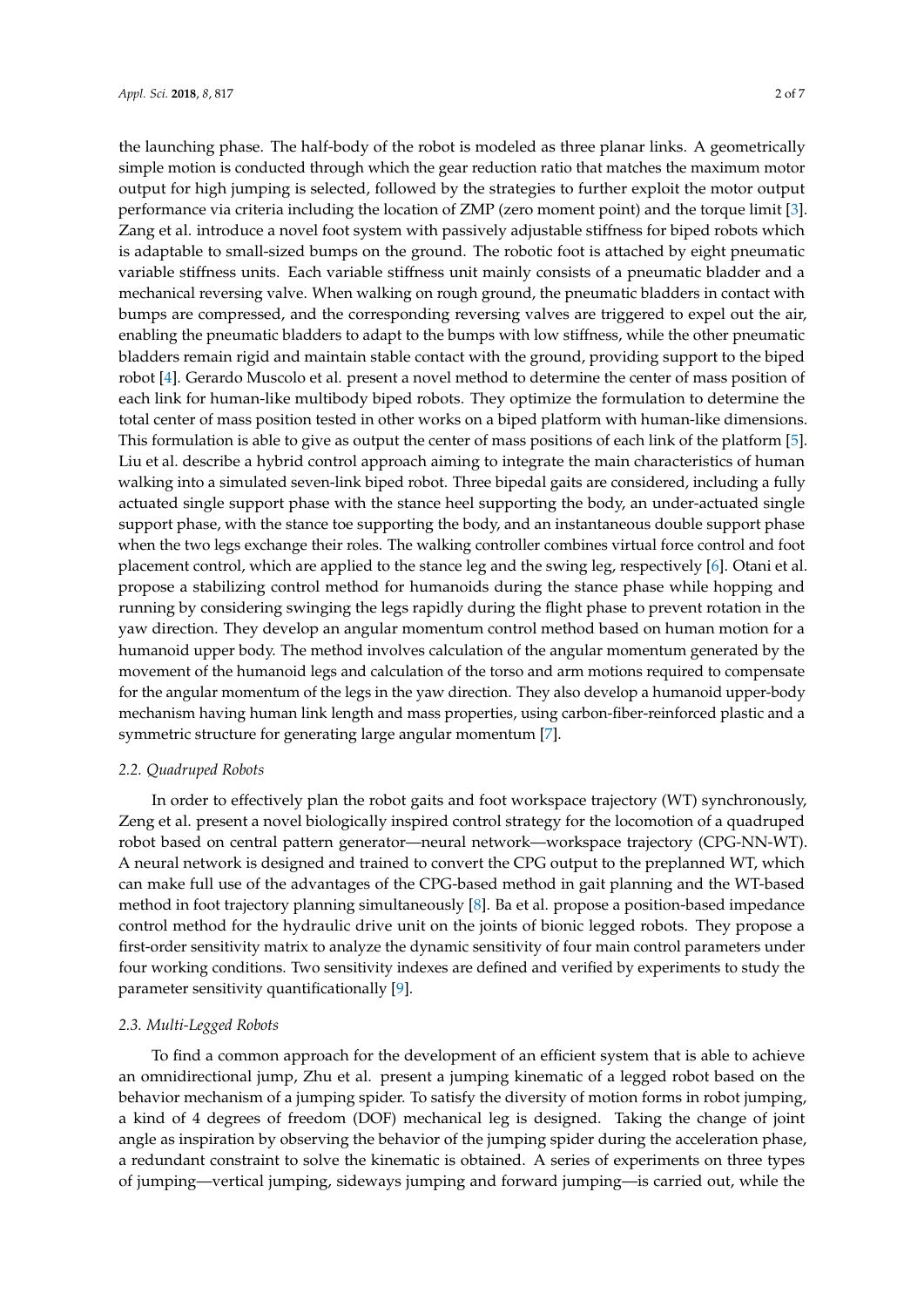initial attitude and path planning of the robot is studied [\[10\]](#page-5-9). To better understand how animals control locomotion, Rubeo et al. model animals and their nervous systems with dynamical simulations, namely synthetic nervous systems (SNS). In order to pick up the parameter values that produce the intended dynamics, they introduce a design process that solves this problem without the need for global optimization, by test this method on SimRoach2, a dynamical model of a cockroach. Each leg joint of SimRoach2 is actuated by an antagonistic pair of Hill muscles. A distributed SNS is designed based on pathways known to exist in insects, as well as hypothetical pathways that produced insect-like motion. Each joint's controller is designed to function as a proportional-integral (PI) feedback loop and tuned with numerical optimization [\[11\]](#page-5-10).

#### *2.4. Wheeled Robots*

Villaseñor et al. use a Germinal Center Optimization algorithm (GCO) which implements temporal leadership through modeling a non-uniform competitive-based distribution for particle selection. GCO is used to find an optimal set of parameters for a neural inverse optimal control applied to all-terrain tracked robot. In the Neural Inverse Optimal Control scheme, a neural identifier, based on Recurrent High Orden Neural Network trained with an extended kalman filter algorithm, is used to obtain a model of the system, then, a control law is designed using such model with the inverse optimal control approach [\[12\]](#page-6-0). Wang et al. address trajectory tracking of an omni-directional mobile robot (OMR) with three mecanum wheels and a fully symmetrical configuration. The omni-directional wheeled robot outperforms the non-holonomic wheeled robot due to its ability to rotate and translate independently and simultaneously. A kinematics model of the OMR is established and a model predictive control algorithm with control and system constraints is designed to achieve point stabilization and trajectory tracking [\[13\]](#page-6-1).

#### **3. Animal and Plant Inspired Robots**

This section introduce the collect papers on developing animal and plant robots, including monkey, snake, fish, flying and plant robot.

#### *3.1. Monkey Inspired Robots*

Zhu et al. study member-to-member transition and its utility in global path searching for biped climbing robots. To compute operational regions for transition, hierarchical inspection of safety, reachability, and accessibility of grips is taken into account. A novel global path rapid determination approach is subsequently proposed based on the transition analysis. This scheme is efficient for finding feasible routes with respect to the overall structural environment, which also benefits the subsequent grip and motion planning [\[14\]](#page-6-2). Lo et al. report a model-based development of a monkey robot that can perform continuous brachiation locomotion on swingable rod, as the intermediate step toward studying brachiation on the soft rope or on horizontal ropes with both ends fixed. The model, which is composed of two rigid links, is inspired by the dynamic motion of primates. The model further serves as the design guideline for a robot that has 5 DOF: two on each arm for rod changing and one on the waist to initiate a swing motion [\[15\]](#page-6-3).

#### *3.2. Snake Inspired Robots*

In nature, snakes can gracefully traverse a wide range of different and complex environments. Snake robots that can mimic this behaviour could be fitted with sensors and transport tools to hazardous or confined areas that other robots and humans are unable to access. In order to carry out such tasks, snake robots must have a high degree of awareness of their surroundings (i.e., perception-driven locomotion) and be capable of efficient obstacle exploitation (i.e., obstacle-aided locomotion) to gain propulsion. Sanfilippo et al. survey and discuss the state-of-the-art, challenges, and possibilities of perception-driven obstacle-aided locomotion for snake robots. To this end, different levels of autonomy are identified for snake robots and categorised into environmental complexity,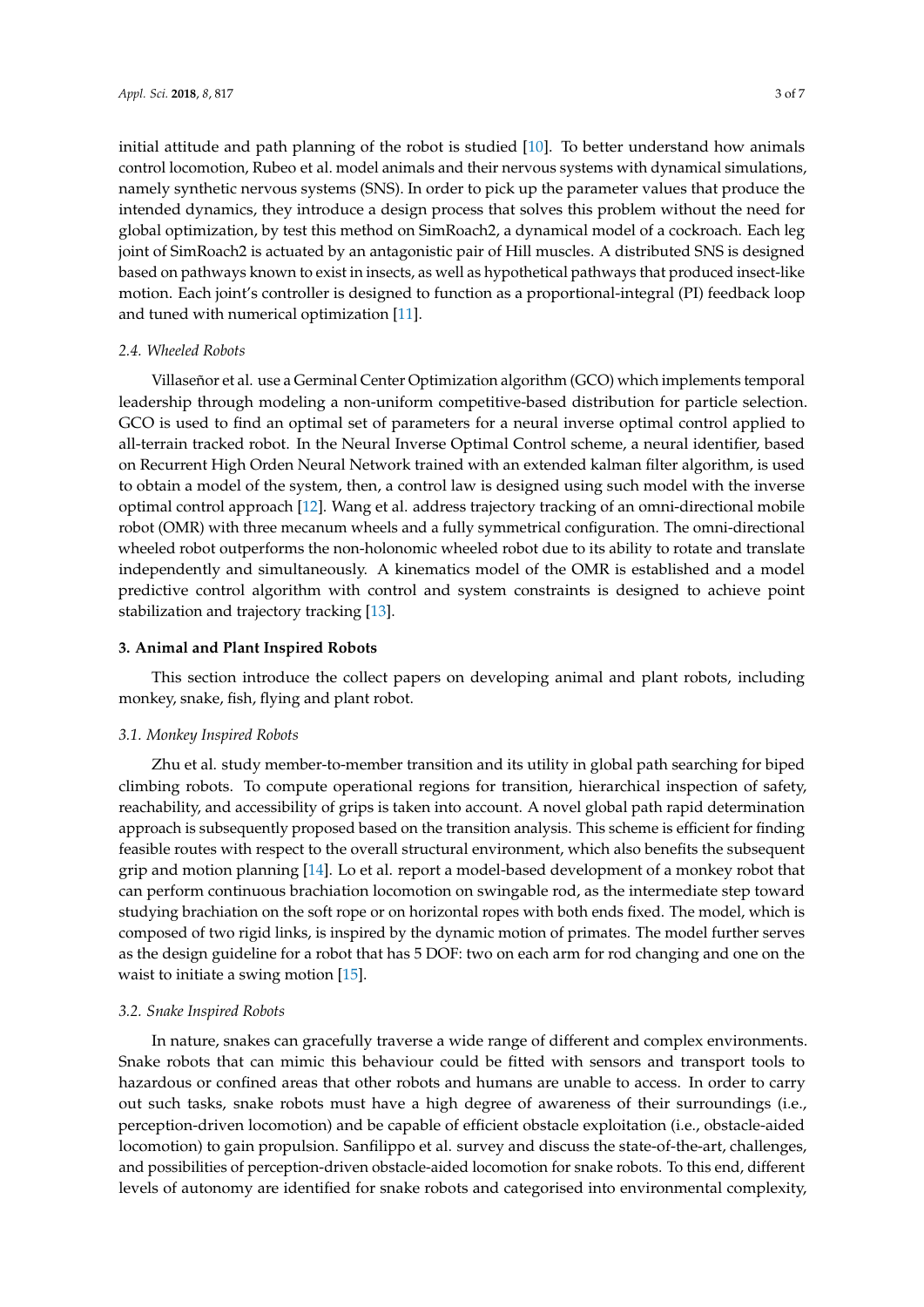mission complexity, and external system independence. From this perspective, they present a step-wise approach on how to increment snake robot abilities within guidance, navigation, and control in order to target the different levels of autonomy. They put obstacle-aided locomotion into the context of perception and mapping. Finally, they present an overview of relevant key technologies and methods within environment perception, mapping, and representation that constitute important aspects of perception-driven obstacle-aided locomotion [\[16\]](#page-6-4). Kelasidi et al. take into account both the minimization of the power consumption and the maximization of the achieved forward velocity in order to investigate the optimal gait parameters for bio-inspired snake robots using lateral undulation and eel-like motion patterns. They consider possible negative work effects in the calculation of average power consumption of underwater snake robots. To solve the multi-objective optimization problem, they propose transforming the two objective functions into a single one using a weighted-sum method. In this way, they are able to obtain some observations about the optimal values of the gait parameters, which provide very important insights for future control design of bio-inspired snake robots [\[17\]](#page-6-5). Wang et al. develop a novel snake-like robot which can perform common gaits to adapt to different environments. A multi-gait is established and used as a reference for the articulation design. A non-snake-like mechanism with linear articulation is combined with the classical swing joint. A prototype is designed and constructed for verification and analysis. Two basic main gaits, namely, serpentine and rectilinear locomotion, are fused, and a novel obstacle-aided locomotion based on rectilinear motion is developed [\[18\]](#page-6-6).

#### *3.3. Fish Inspired Robots*

In order to efficiently harness tidal flow energy in a cost-efficient manner, development of a mechanism that is inherently resistant to these harsh conditions is required. Yamamoto et al. develop a simple oscillatory-type mechanism based on robotic fish tail fin technology. This uses the physical phenomenon of vortex-induced oscillation, in which water currents flowing around an object induce transverse motion. They consider two specific types of oscillators, firstly a wing-type oscillator, in which the optimal elastic modulus is being sort, and secondly, the optimal selection of shape from 6 basic shapes for a reciprocating oscillating head-type oscillator. Analysis of the flow field clearly showed that the discontinuous flow caused by a square-headed oscillator results in higher lift coefficients due to intense vortex shedding, and that stable operation can be achieved by selecting the optimum length to width ratio [\[19\]](#page-6-7). Koca et al. develop a complete non-linear dynamic model comprising entirely kinematic and hydrodynamic effects of Carangiform locomotion based on the Lagrange approach by adapting the parameters and behaviors of a real carp. In order to imitate biological features, swimming patterns of a real carp for forward, turning and up-down motions are analyzed by using the Kineova 8.20 software. The proportional optimum link lengths according to actual size, swimming speed, flapping frequency, proportional physical parameters and different swimming motions of the real carp are investigated with the designed robotic fish model. Three-dimensional locomotion is evaluated by tracking two trajectories in a MATLAB environment. A Reaching Law Control approach for inner loop (Euler angles-speed control) and a guidance system for the outer loop (orientation control) are proposed to provide an effective closed-loop control performance [\[20\]](#page-6-8). Xing et al. present a novel, multiply gaited, vectored water-jet, hybrid locomotion-capable, amphibious spherical robot III (termed ASR-III) featuring a wheel-legged, water-jet composite driving system incorporating a lifting and supporting wheel mechanism (LSWM) and mechanical legs with a water-jet thruster. The LSWM allows ASR-III to support the body and slide flexibly on smooth (flat) terrain. The composite driving system facilitates two on-land locomotion modes (sliding and walking) and underwater locomotion mode with vectored thrusters, improving adaptability to the amphibious environment [\[21\]](#page-6-9). Gu and Guo present a novel propulsion system for the third-generation Spherical Underwater Robot (SURIII), the improved propulsion system is designed and analyzed to verify its increased stability compared to the second-generation Spherical Underwater Robot (SURII). With the new propulsion system, the robot is not only symmetric on the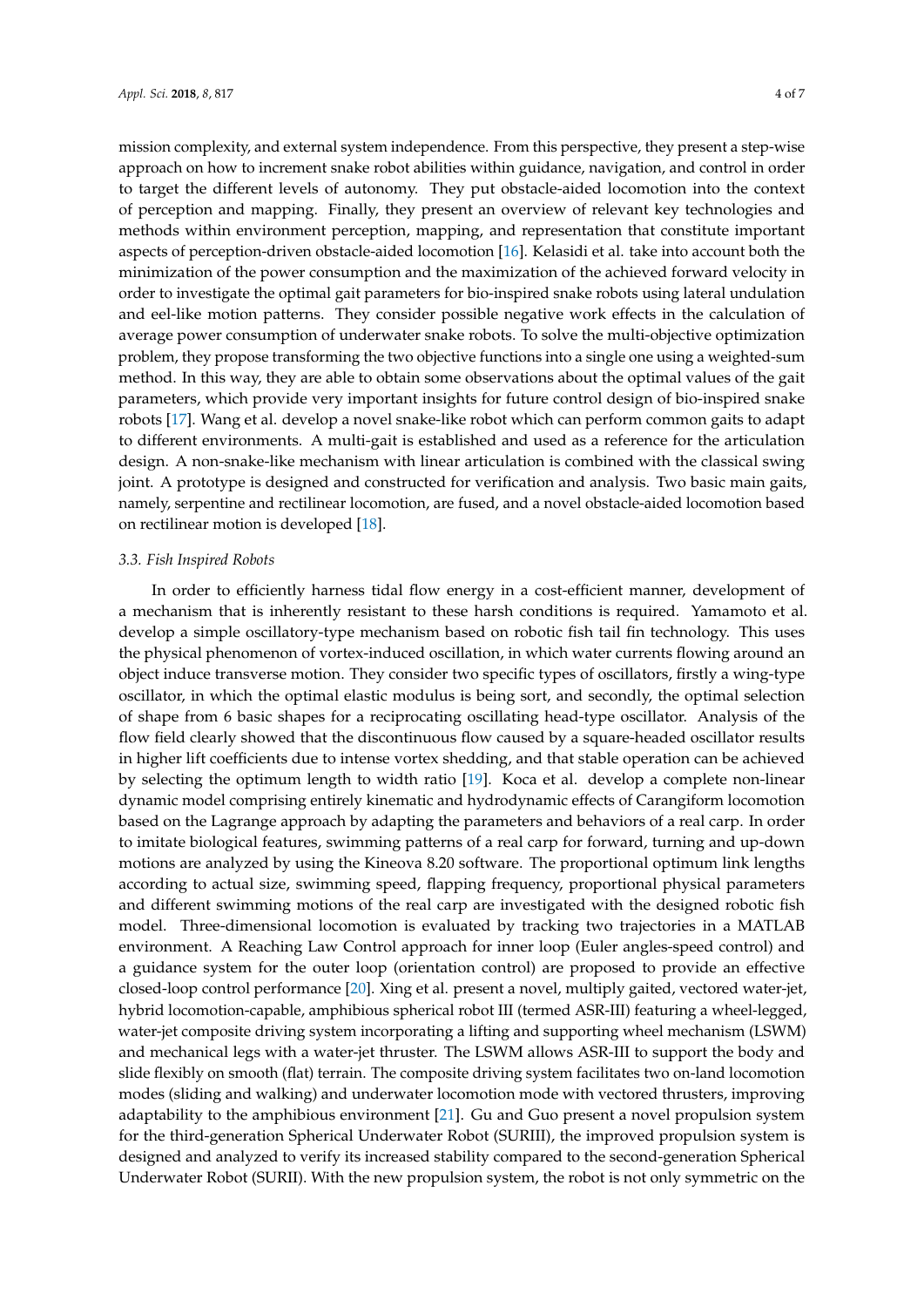X axis but also on the Y axis, which increases the flexibility of its movement. The new arrangement also reduces the space constraints of servomotors and vectored water-jet thrusters. The experimental results demonstrate the propulsive force is better than a previous version [\[22\]](#page-6-10).

#### *3.4. Plant Inspired Robots*

Del Dottore et al. present a plant root behavior-based approach to define the control architecture of a plant-root-inspired robot, which is composed of three root-agents for nutrient uptake and one shoot-agent for nutrient redistribution. By taking inspiration and extracting key principles from the uptake of nutrient, movements and communication strategies adopted by plant roots, they develop an uptake–kinetics feedback control for the robotic roots. Exploiting the proposed control, each root is able to regulate the growth direction, towards the nutrients that are most needed, and to adjust nutrient uptake, by decreasing the absorption rate of the most plentiful one [\[23\]](#page-6-11).

#### *3.5. Flying Robots*

This Special Issue also collects one paper for UAV robot, although it is for data processing not for flying robots design. This work aims at the reconnaissance task by a UAV to survey an area and retrieve strategic information. Cisneros et al. present a data-foraging-oriented reconnaissance algorithm based on bio-inspired indirect communication. The approach establishes several paths that overlap to identify valuable data sources. Inspired by the stigmergy principle, the aerial vehicles indirectly communicate through artificial pheromones. The aerial vehicles traverse the environment using a heuristic algorithm that uses the artificial pheromones as feedback [\[24\]](#page-6-12).

#### **4. Bio-Inspired Robotic Components**

Three papers in this section present some interesting work on the design of robotic parts or components which are inspired by living animals or human beings.

Fuller and Schultz present the modeling, characterization and validation for a discrete muscle-like actuator system composed of individual on–off motor units with complex dynamics inherent to the architecture. The dynamics include innate hardening behavior in the actuator with increased length. A series elastic actuator model is used as the plant model for an observer used in feedback control of the actuator [\[25\]](#page-6-13). Wang et al. present the design of a legged robot with gecko-mimicking mechanism and mushroom-shaped adhesive microstructure (MSAMS) that can climb surfaces under reduced gravity. The design principle, adhesion performance and roles of different toes of footpad are explored and discussed in this paper. The effect of the preload velocity, peeling velocity and thickness of backing layering on the reliability of the robot are investigated. Results show that pull-force is independent of preload velocity, while the peeling force is relying on peeling velocity, and the peel strength increased with the increasing thickness of the backing layer [\[26\]](#page-6-14). Aiming at the inspection of rough stone and concrete wall surfaces, Jiang and Xu design a grasping module of cross-arranged claw which can attach onto rough wall surfaces by hooking or grasping walls. Based on the interaction mechanism of hooks and rough wall surfaces, the hook structures in claw tips are developed. Then, the size of the hook tip is calculated and the failure mode is analyzed. The effectiveness and reliability of the mechanism are verified through simulation and finite element analysis. Afterwards, the prototype of the grasping module of claw is established to carry out grasping experiment on vibrating walls. The experimental results demonstrate that the proposed cross-arranged claw is able to stably grasp static wall surfaces and perform well in grasping vibrating walls, with certain anti-rollover capability [\[27\]](#page-6-15).

#### **5. Bio-inspired Medical and Rehabilitation Robotic Technology**

The rest papers collected by the Special Issue are summarized here for medical and rehabilitation application.

Jiang et al. propose a robot inverse kinematics solver based on a particle swarm optimization (PSO) back propagation (BP) neural network algorithm to solve the inverse kinematics problem of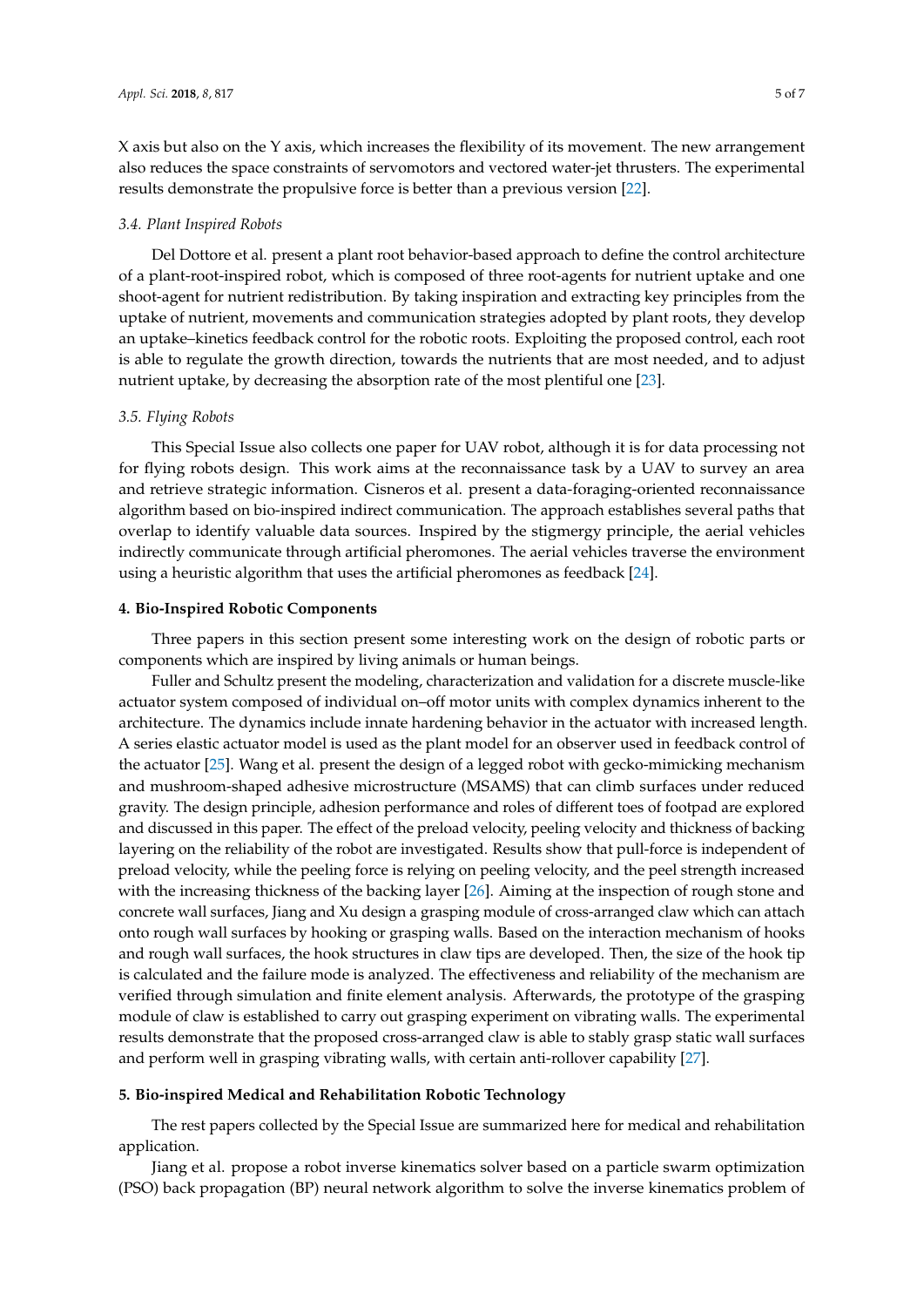a 6 DOF UR3 robot, overcoming some disadvantages of BP neural networks. The back propagation neural network improves the convergence precision, convergence speed, and generalization ability. The results show that the position error is solved by the research method with respect to the UR3 robot inverse kinematics with the joint angle less than 0.1 degrees and the output end tool less than 0.1 mm, achieving the required positioning for medical puncture surgery, which demands precise positioning of the robot to less than 1 mm [\[28\]](#page-6-16). Human locomotion is a synergetic process of the musculoskeletal system characterized by smoothness, high nonlinearity, and quasi-periodicity. Duan et al. use previous and current inertial measurement unit readings to predict human locomotion based on their kinematic properties. Takens' reconstruction method is used to characterize quasi-periodicity and nonlinear systems. With Takens' reconstruction framework, they develop following methods, including Gaussian coefficient weighting and offset correction which is based on the smoothness of human locomotion, Kalman fusion with complementary joint data prediction and united source of historical embedding generation which is synergy-inspired, and Kalman fusion with the Newton-based method with a velocity and acceleration high-gain observer also based on smoothness [\[29\]](#page-6-17). Jiang et al. present a hardware-based method that utilizes a shielded drive circuit to eliminate extraneous interferences on biopotential signal recordings, while also preserving all useful components of the target signal. The performance of the proposed method is evaluated by comparing the results with conventional hardware and software filtering methods in different biopotential signal recording experiments [\[30\]](#page-6-18).

**Acknowledgments:** This special issue receives technical support by IEEE Robotics and Automation Society (RAS) Technical Committee on Neuro-Robotics Systems, and Technical Committee on Cyborg and Bionic Systems and IEEE Systems, Man, and Cybernetics Society (SMC) Technical Committee on Bio-Mechatronics and Bio-Robotics Systems.

**Conflicts of Interest:** The authors declare no conflict of interest.

# **References**

- <span id="page-5-0"></span>1. Yang, X.; She, H.; Lu, H.; Fukuda, T.; Shen, Y. State of the Art: Bipedal Robots for Lower Limb Rehabilitation. *Appl. Sci.* **2017**, *7*, 1182. [\[CrossRef\]](http://dx.doi.org/10.3390/app7111182)
- <span id="page-5-1"></span>2. Hu, Y.; Mombaur, K. Bio-Inspired Optimal Control Framework to Generate Walking Motions for the Humanoid Robot iCub Using Whole Body Models. *Appl. Sci.* **2018**, *8*, 278. [\[CrossRef\]](http://dx.doi.org/10.3390/app8020278)
- <span id="page-5-2"></span>3. Jiang, X.; Chen, X.; Yu, Z.; Zhang, W.; Meng, L.; Huang, Q. Motion Planning for Bipedal Robot to Perform Jump Maneuver. *Appl. Sci.* **2018**, *8*, 139. [\[CrossRef\]](http://dx.doi.org/10.3390/app8010139)
- <span id="page-5-3"></span>4. Zang, X.; Liu, Y.; Li, W.; Lin, Z.; Zhao, J. Design and Experimental Development of a Pneumatic Stiffness Adjustable Foot System for Biped Robots Adaptable to Bumps on the Ground. *Appl. Sci.* **2017**, *7*, 1005. [\[CrossRef\]](http://dx.doi.org/10.3390/app7101005)
- <span id="page-5-4"></span>5. Muscolo, G.G.; Caldwell, D.; Cannella, F. Calculation of the Center of Mass Position of Each Link of Multibody Biped Robots. *Appl. Sci.* **2017**, *7*, 724. [\[CrossRef\]](http://dx.doi.org/10.3390/app7070724)
- <span id="page-5-5"></span>6. Liu, Y.; Zang, X.; Heng, S.; Lin, Z.; Zhao, J. Human-Like Walking with Heel Off and Toe Support for Biped Robot. *Appl. Sci.* **2017**, *7*, 499. [\[CrossRef\]](http://dx.doi.org/10.3390/app7050499)
- <span id="page-5-6"></span>7. Otani, T.; Hashimoto, K.; Miyamae, S.; Ueta, H.; Natsuhara, A.; Sakaguchi, M.; Kawakami, Y.; Lim, H.-O.; Takanishi, A. Upper-Body Control and Mechanism of Humanoids to Compensate for Angular Momentum in the Yaw Direction Based on Human Running. *Appl. Sci.* **2018**, *8*, 44. [\[CrossRef\]](http://dx.doi.org/10.3390/app8010044)
- <span id="page-5-7"></span>8. Zeng, Y.; Li, J.; Yang, S.X.; Ren, E. A Bio-Inspired Control Strategy for Locomotion of a Quadruped Robot. *Appl. Sci.* **2018**, *8*, 56. [\[CrossRef\]](http://dx.doi.org/10.3390/app8010056)
- <span id="page-5-8"></span>9. Ba, K.; Yu, B.; Gao, Z.; Li, W.; Ma, G.; Kong, X. Parameters Sensitivity Analysis of Position-Based Impedance Control for Bionic Legged Robots' HDU. *Appl. Sci.* **2017**, *7*, 1035. [\[CrossRef\]](http://dx.doi.org/10.3390/app7101035)
- <span id="page-5-9"></span>10. Zhu, Y.; Chen, L.; Liu, Q.; Qin, R.; Jin, B. Omnidirectional Jump of a Legged Robot Based on the Behavior Mechanism of a Jumping Spider. *Appl. Sci.* **2018**, *8*, 51. [\[CrossRef\]](http://dx.doi.org/10.3390/app8010051)
- <span id="page-5-10"></span>11. Rubeo, S.; Szczecinski, N.; Quinn, R. A Synthetic Nervous System Controls a Simulated Cockroach. *Appl. Sci.* **2018**, *8*, 6. [\[CrossRef\]](http://dx.doi.org/10.3390/app8010006)